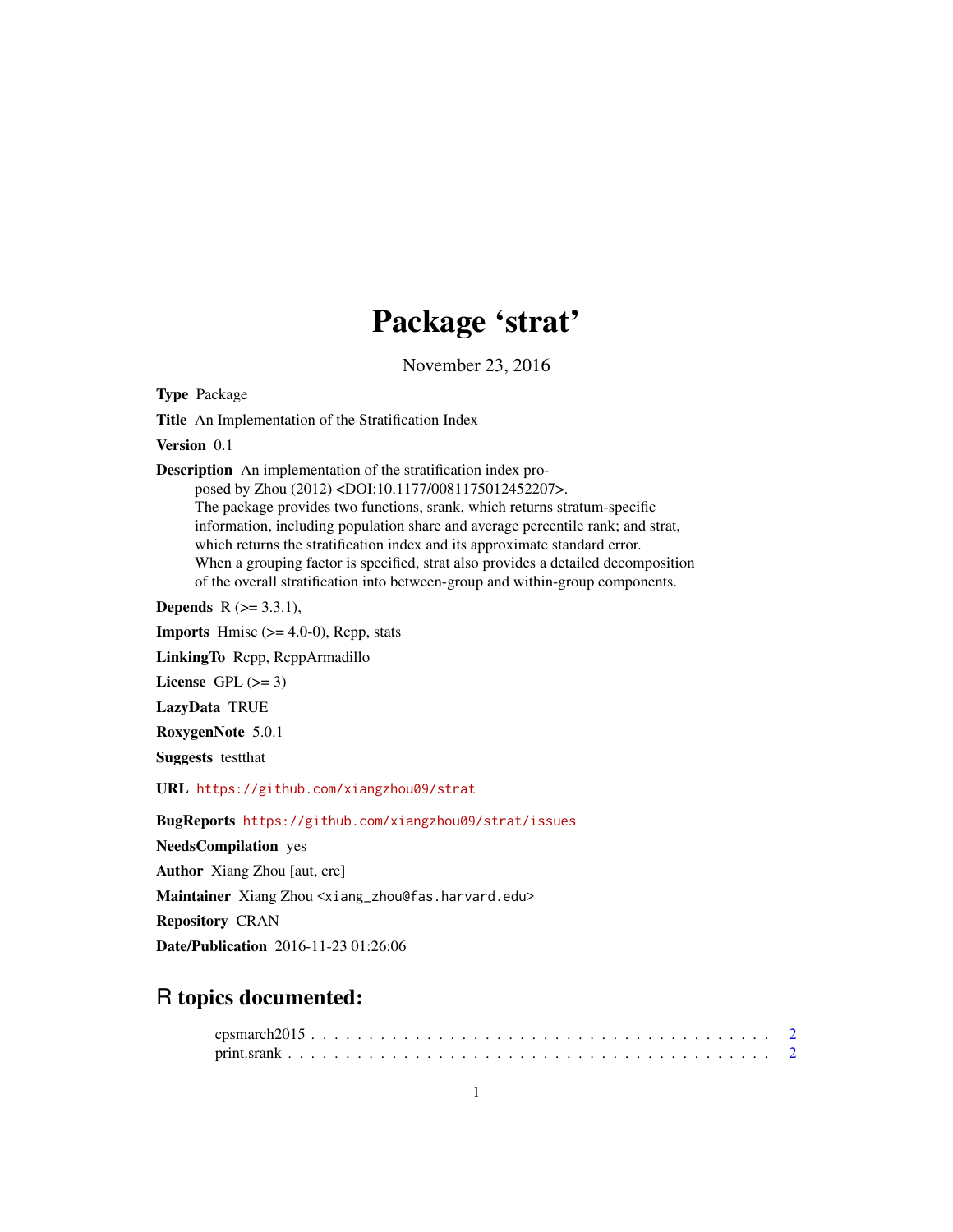#### <span id="page-1-0"></span>2 print.srank

cpsmarch2015 *A Subset of March CPS 2015 Sample*

#### Description

A dataset containing income, big class, microclass, and education of 14,358 male respondents from March CPS 2015

#### Usage

cpsmarch2015

#### Format

A data frame with 14358 rows and 5 variables:

income personal market income, in US dollars

big\_class big class membership

micro\_class microclass membership

education educational attainment

weight sampling weight given by CPS

print.srank *Print an object of class* srank

#### Description

Print an object of class srank

#### Usage

## S3 method for class 'srank' print(x, digits =  $3, ...$ )

#### Arguments

| $\mathsf{x}$ | An object of class srank                              |
|--------------|-------------------------------------------------------|
| digits       | the number of significant digits to use when printing |
| .            | further arguments passed to or from other methods     |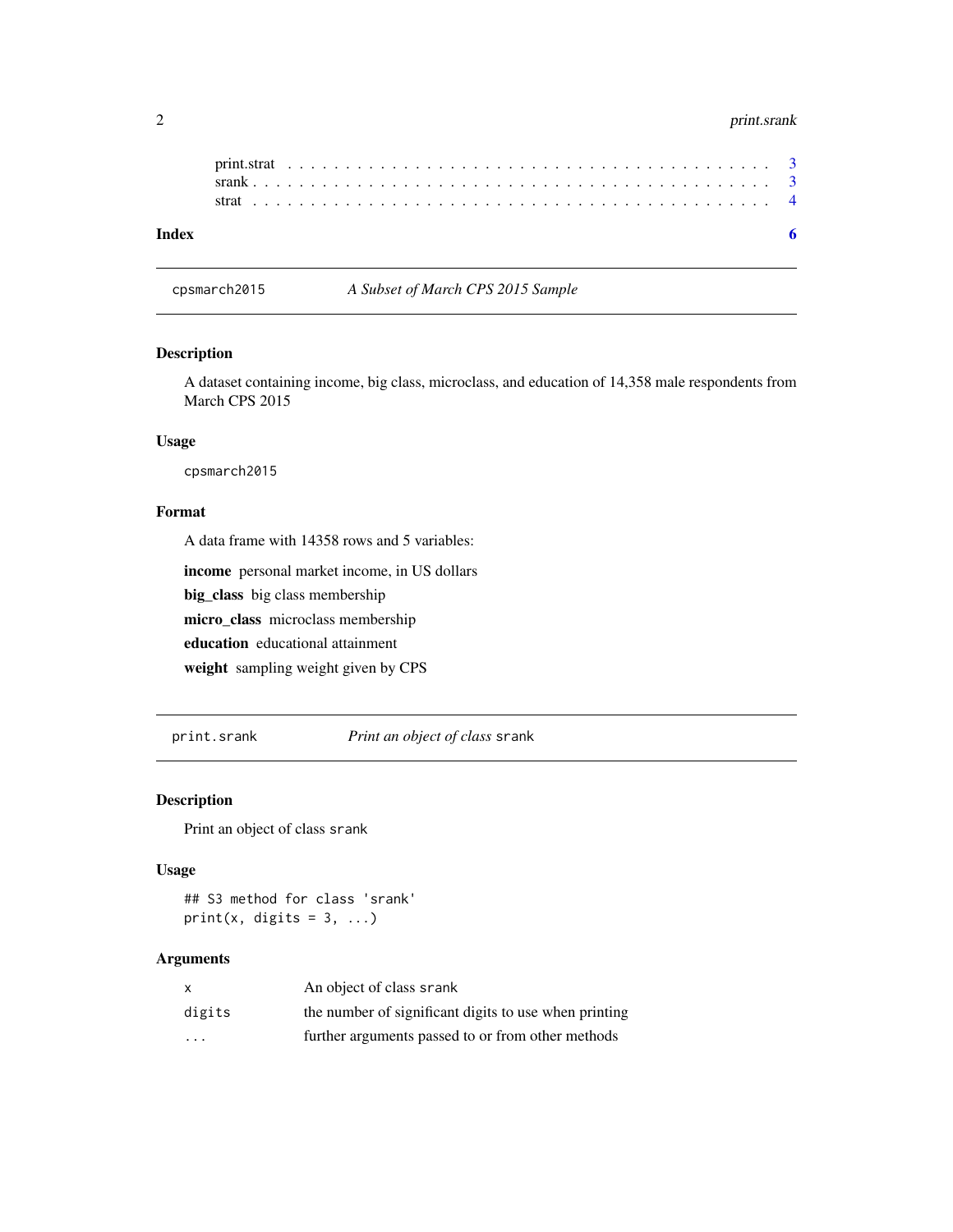<span id="page-2-0"></span>

#### Description

Print an object of class strat

#### Usage

## S3 method for class 'strat'  $print(x, \text{ digits} = 3, \ldots)$ 

#### Arguments

| X                       | An object of class strat                              |
|-------------------------|-------------------------------------------------------|
| digits                  | the number of significant digits to use when printing |
| $\cdot$ $\cdot$ $\cdot$ | further arguments passed to or from other methods     |

srank *Ranking strata.*

#### Description

Ranking strata according to the average percentile rank of members in each stratum.

#### Usage

```
srank(outcome, strata, weights = NULL, group = NULL)
```
#### Arguments

| outcome | A numeric vector of outcome.                                                                                 |
|---------|--------------------------------------------------------------------------------------------------------------|
| strata  | A vector of length (outcome) indicating strata membership. The elements are<br>coerced to factors by factor. |
| weights | An optional vector of weights.                                                                               |
| group   | An optional grouping factor.                                                                                 |

#### Value

An object of class srank.

| raw     | a data frame consisting of complete cases of all inputs.                                                        |
|---------|-----------------------------------------------------------------------------------------------------------------|
| summary | a data frame of stratum-specific information, including name, population share,<br>and average percentile rank. |
|         |                                                                                                                 |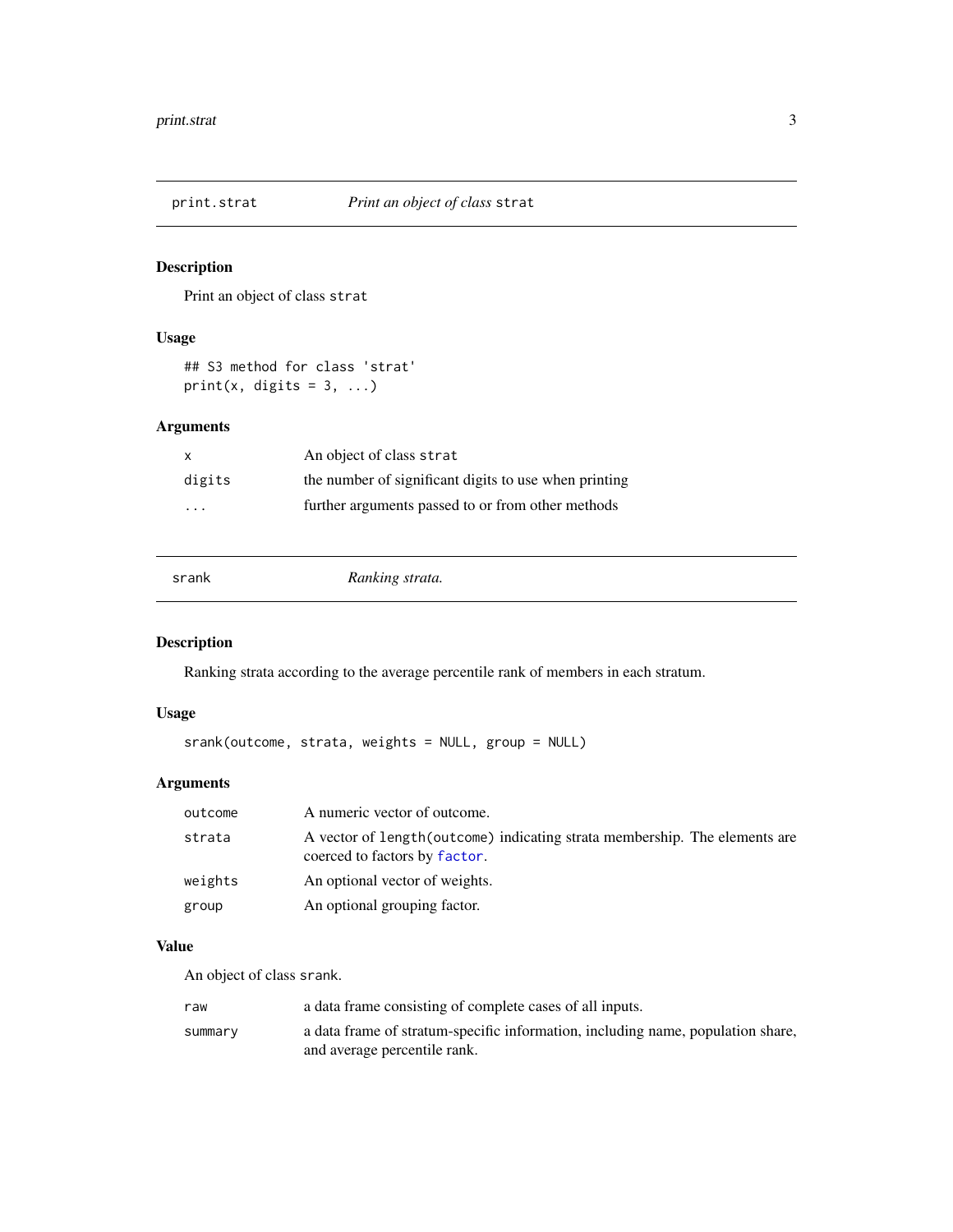#### <span id="page-3-0"></span>Examples

```
strata_info <- with(cpsmarch2015, srank(income, big_class,
weights = weight, group = education))
print(strata_info, digits = 3)
```
#### strat *Stratification index.*

#### Description

strat computes the stratification index proposed in Zhou (2012). When group is specified, it also returns between-group and within-group components of the overall stratification.

#### Usage

strat(outcome, strata, weights = NULL, ordered = FALSE, group = NULL)

#### Arguments

| outcome | A numeric vector of outcome.                                                                                                              |
|---------|-------------------------------------------------------------------------------------------------------------------------------------------|
| strata  | A vector of length (outcome) indicating strata membership. The elements are<br>coerced to factors by factor.                              |
| weights | An optional vector of weights.                                                                                                            |
| ordered | Logical. If TRUE strata are pre-ordered ascendingly.                                                                                      |
| group   | An optional grouping factor. If specified, strat also returns between-group and<br>within-group components of the overall stratification. |

#### Value

An object of class strat.

| overall       | a vector of two, giving computed stratification index and approximate standard<br>error.                        |
|---------------|-----------------------------------------------------------------------------------------------------------------|
| strata_info   | a data frame of stratum-specific information, including name, population share,<br>and average percentile rank. |
| decomposition | between-group and within-group components of the overall stratification.                                        |
| within_group  | within-group indices of stratification by group.                                                                |

#### References

Zhou, Xiang. 2012. "A Nonparametric Index of Stratification." Sociological Methodology, 42(1): 365-389.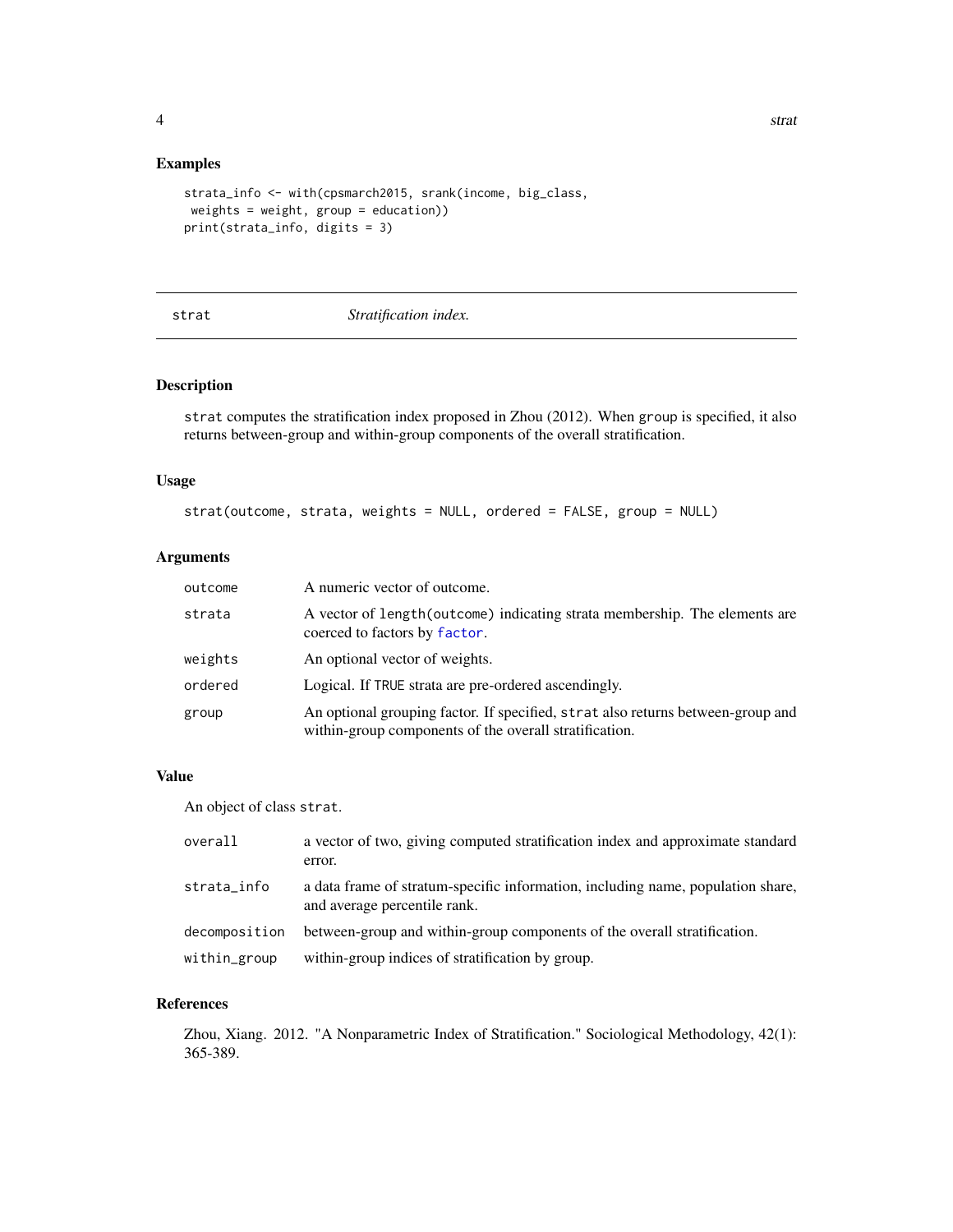strat 5

#### Examples

```
s <- with(cpsmarch2015, strat(income, big_class,
weights = weight, group = education))
print(s, digits = 4)
print(s$strata_info, digits = 4)
print(s$within_group, digits = 4)
```